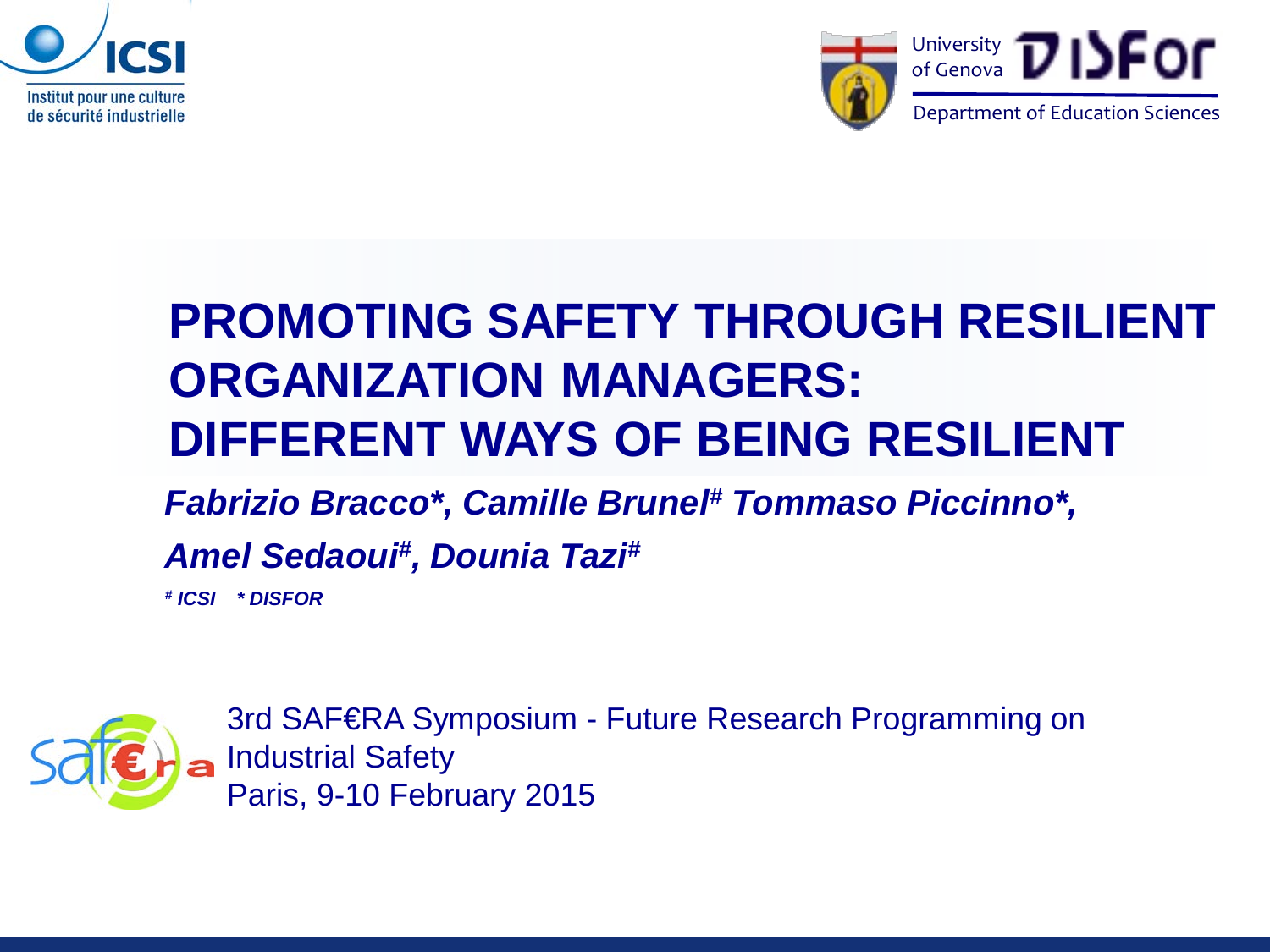

## **PROJECT'S OUTLINE**

- Joint proposal between DISFOR and ICSI
- **SAFERA project objectives:** 
	- Promoting safety through resilient organization managers
	- Definition of the Non Technical Knowledge and Skills (NTKS) of a resilient manager
	- Development of a tool to assess the resilience attitudes of an organisation
	- Development of a training and tutoring package to enhance **NTKS**
	- Deployment and Testing of the training toolkit within industrial companies in France and Italy
	- Development of training of trainers toolkit and its deployment

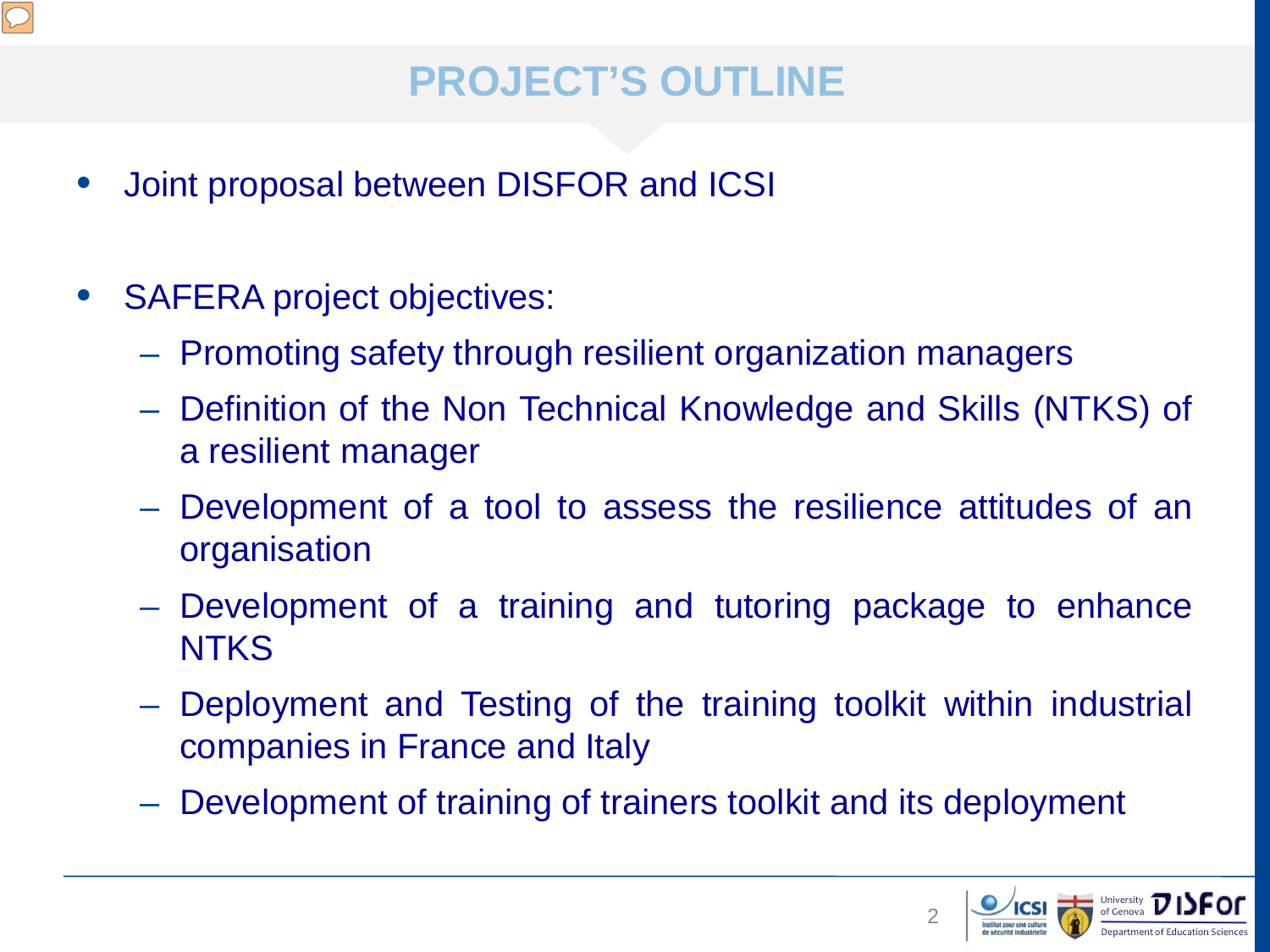

## **CONSORTIUM PRESENTATION**



- Psychology research team investigating human factors and safety culture
- Long experience in safety research in:
	- Healthcare
	- Industry
	- Transports
- Current research in Non-Technical Skills for resilience



- French non-profit organisation (mid-2003)
- A crossroad between all key stakeholders concerned by industrial safety



Plurality is at the core of the ICSI approach

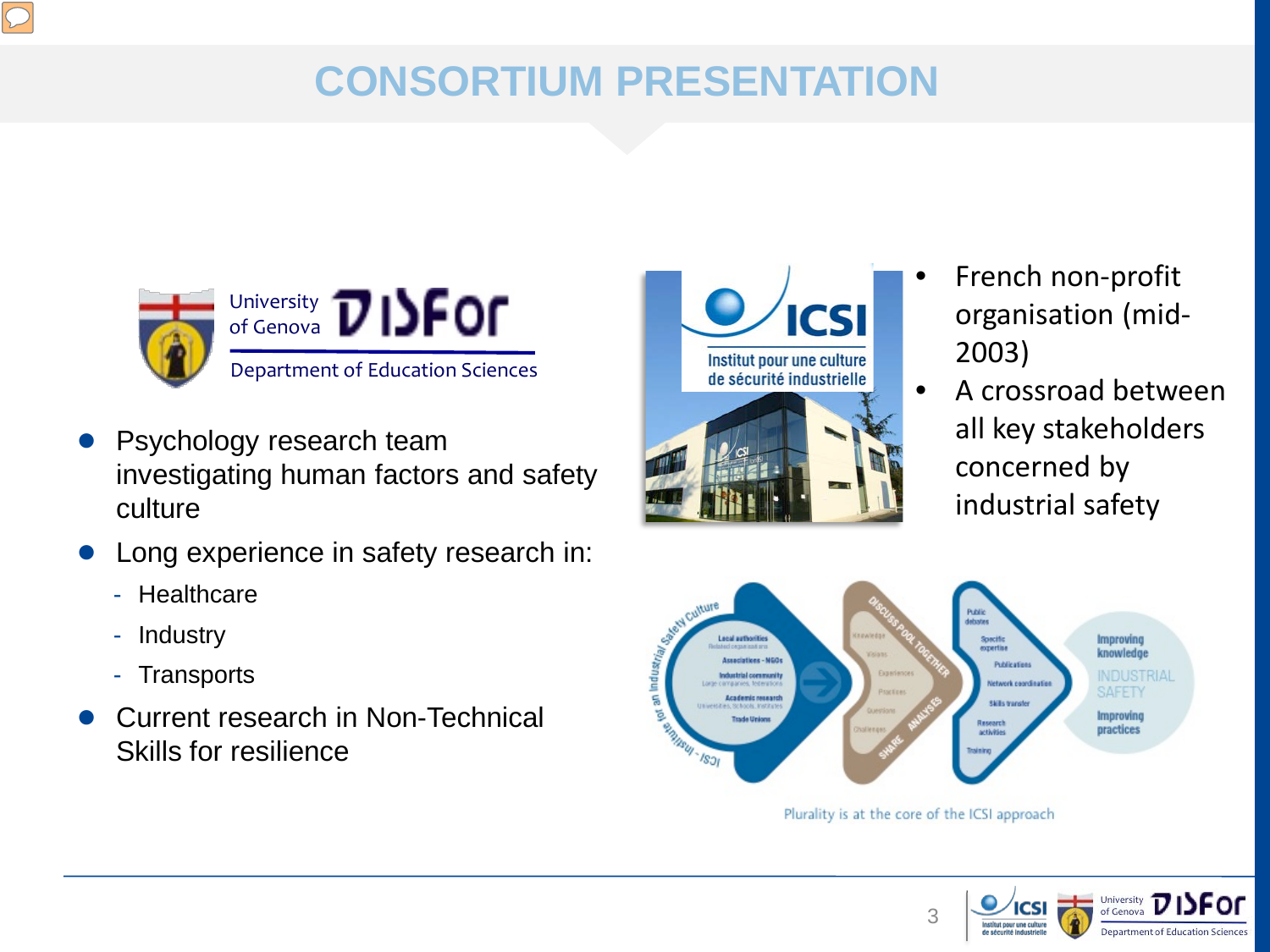

### **RESILIENCE : LET'S DEFINE IT FIRST**

"*A system is resilient if it can adjust its functioning prior to, during, or following events (changes, disturbances, and opportunities), and thereby sustain required operations under both expected and unexpected conditions*."

(Hollnagel et al., 2011)

#### **OUR ANGLE**

- Resilience through its main ingredients : the capacity to notice, communicate and manage weak signals, before they transform themselves into strong and negative outcomes.
- Resilience as the continuous capacity to manage trade-offs

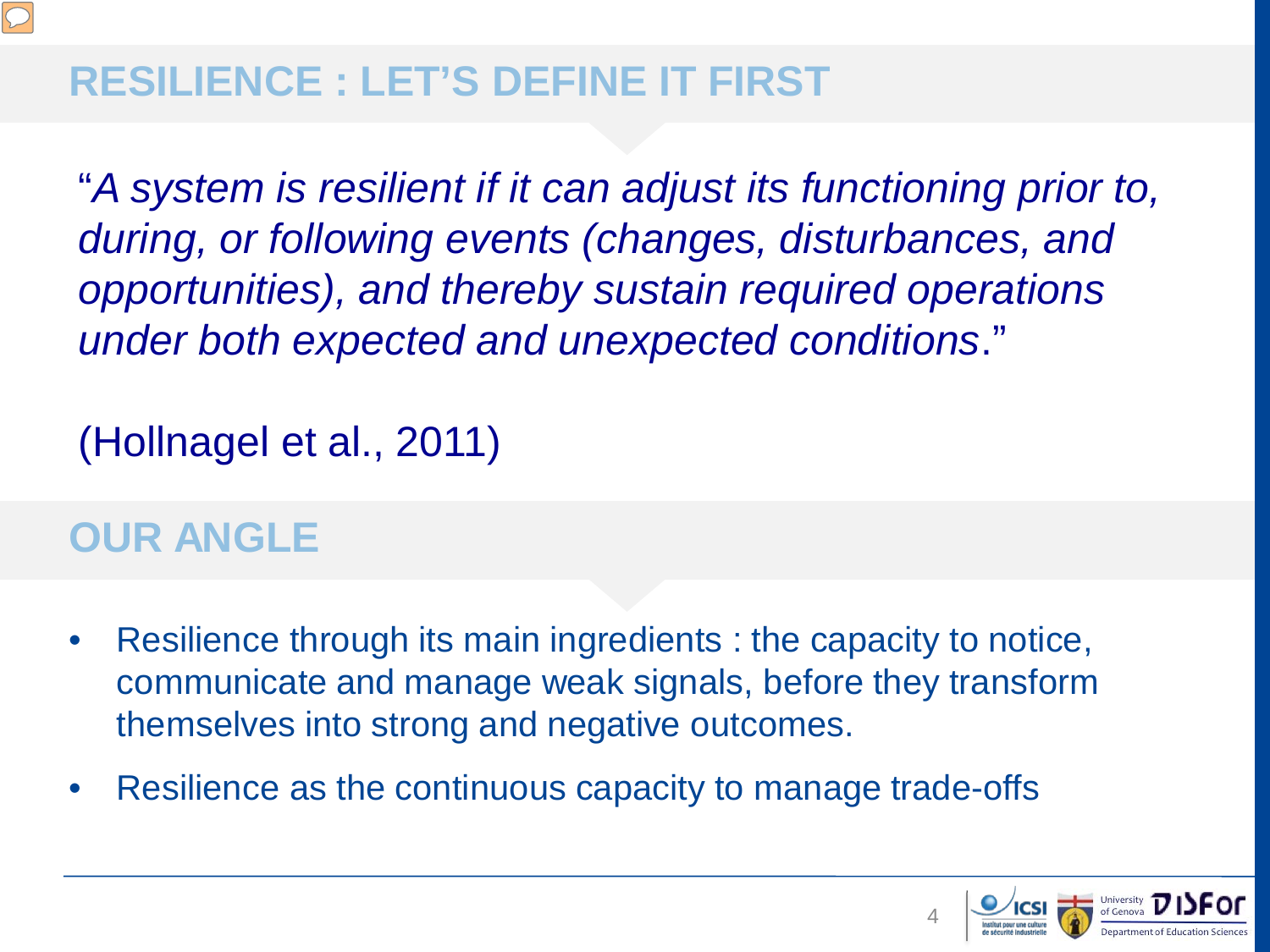### **1ST IDEA : THE SAFETY EQUATION**



- System's resilience depends on two factors : anticipating the foreseeable and managing the unexpected
- Successful safety intervention : Controlling the compromise and tradeoffs between rule-based safety and managed-safety





5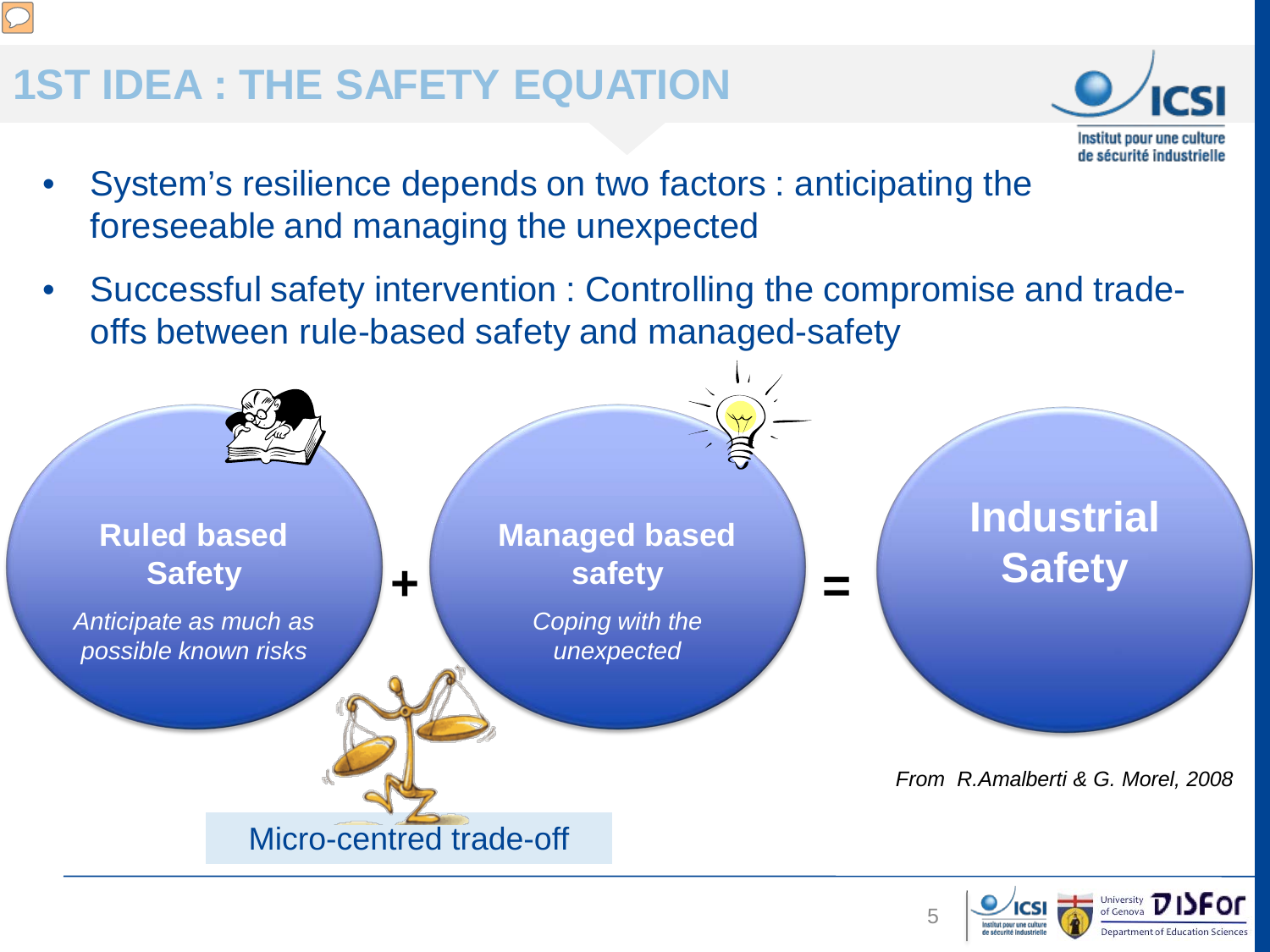#### **2ND IDEA : THREE CONTRASTED SAFETY MODELS ICSI RATHER THAN A UNIQUE MODEL THAT FITS ALL**

Institut pour une culture de sécurité industrielle





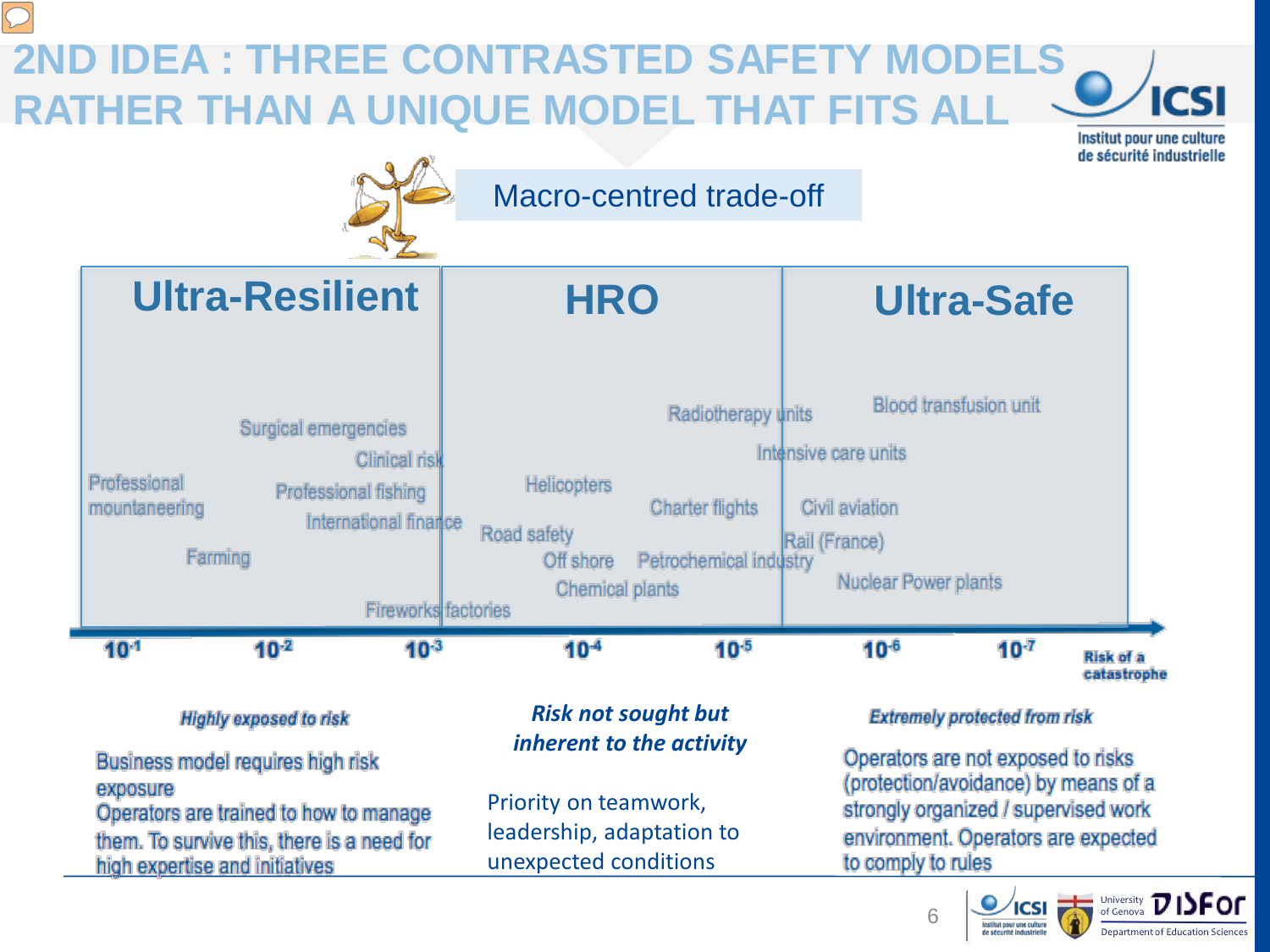# **3RD IDEA : THE SAFETY BOWL – DYNAMIC INTERACTION BETWEEN COMPONENTS OF SOCIO-TECHNICAL SYSTEM**



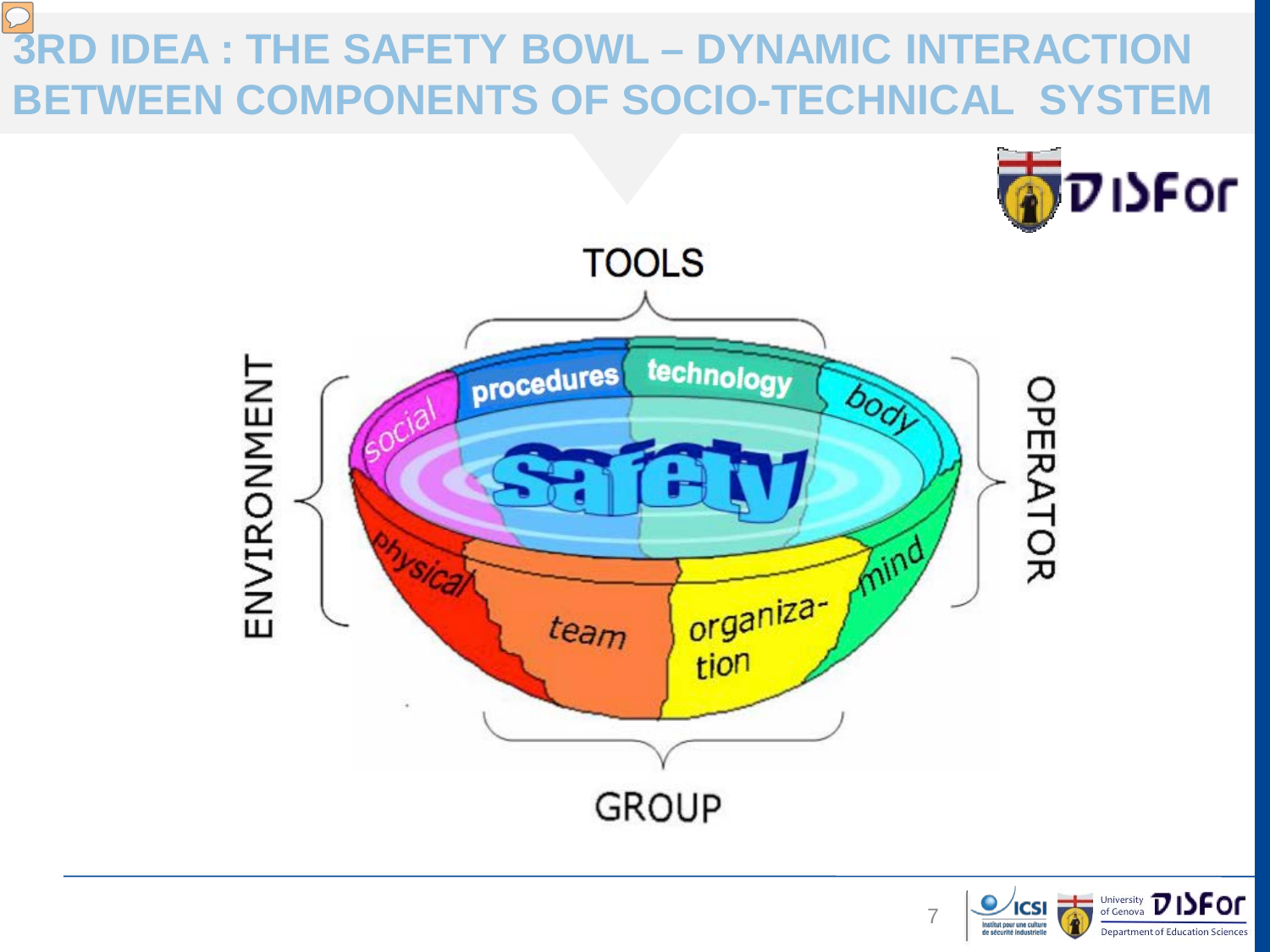## **4TH IDEA : THE RESILIENCE MATRIX**

 $\sqrt{2}$ 





8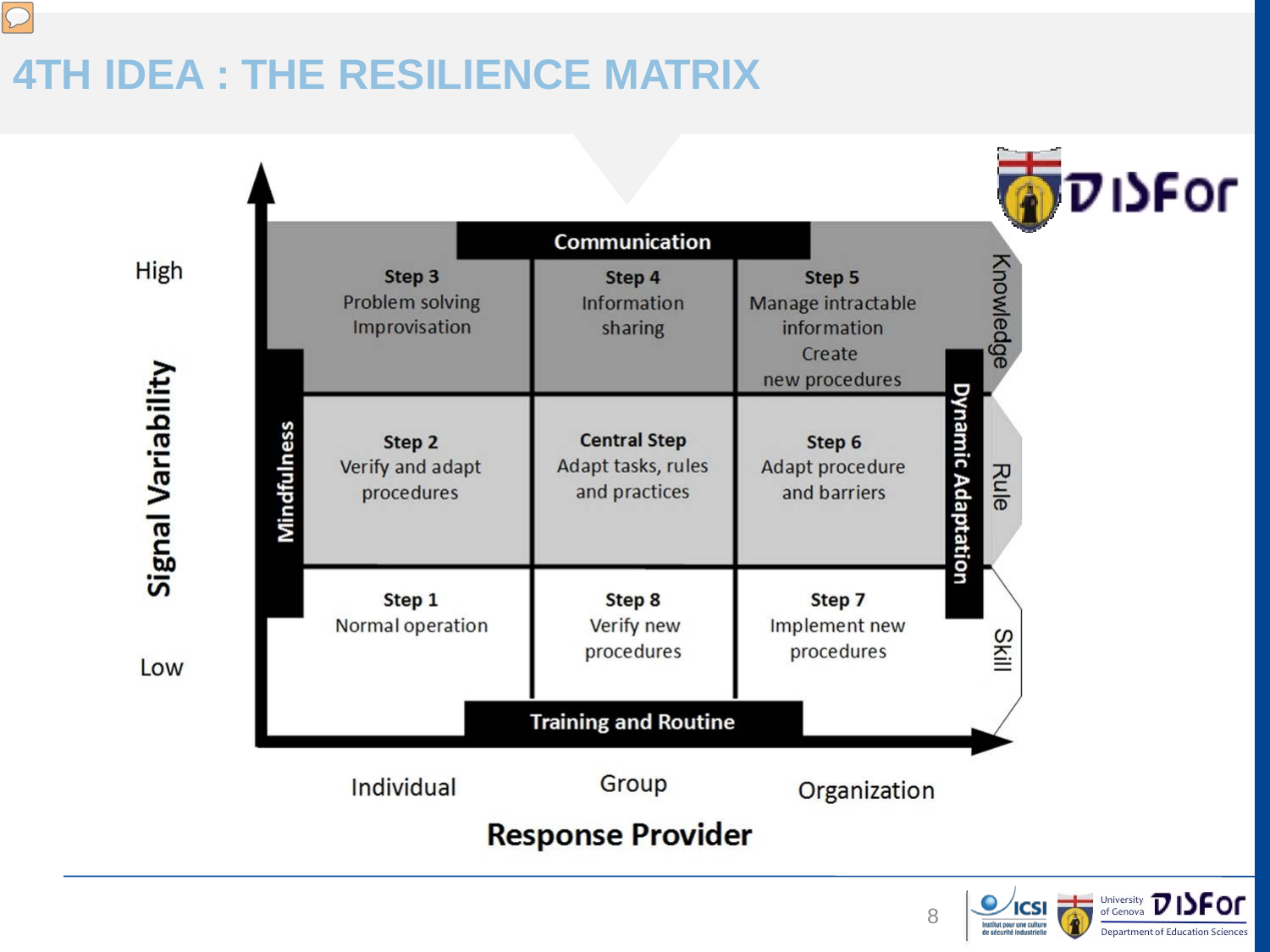# **OUR JOINT MODEL**



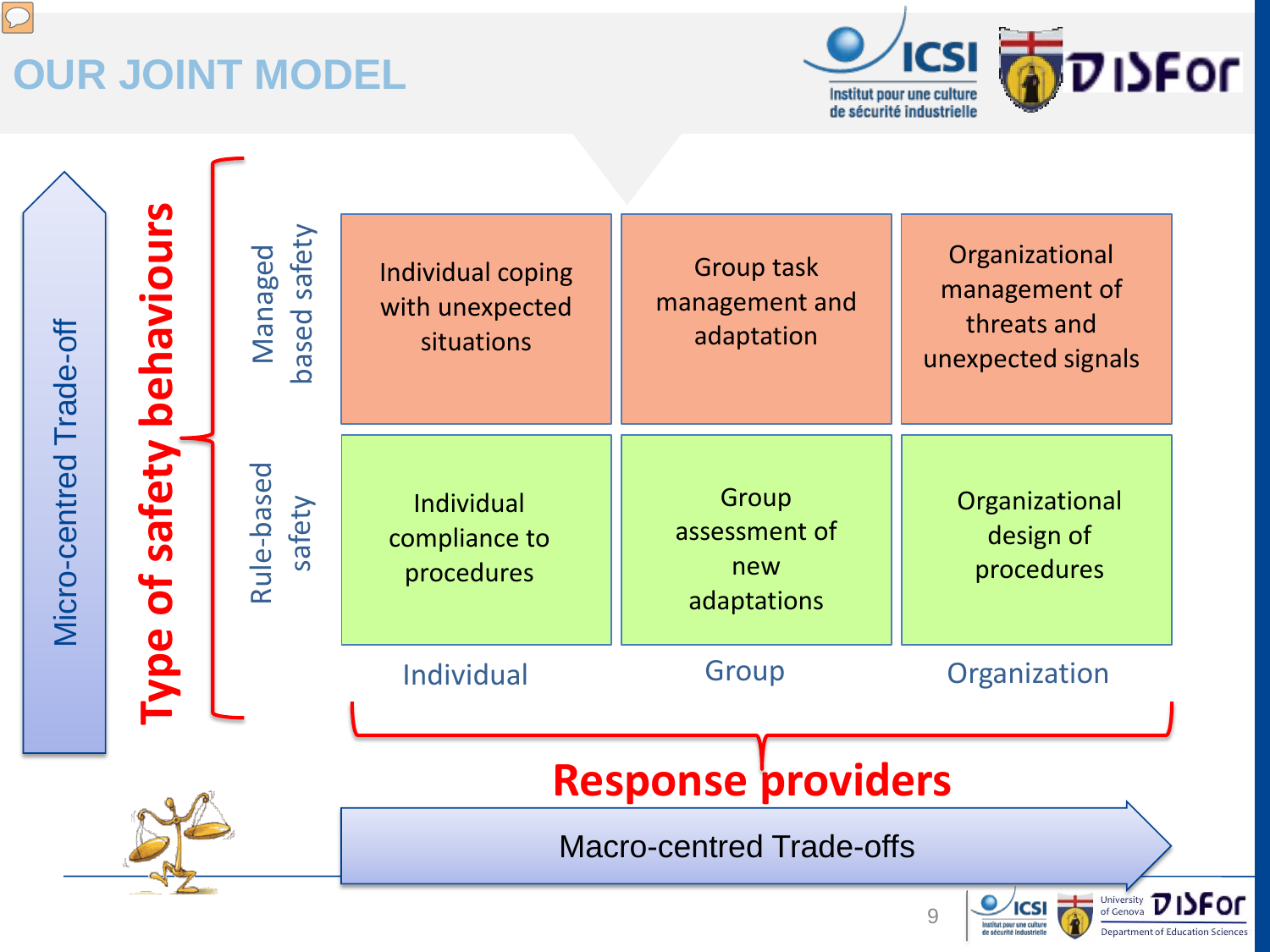# **OUR JOINT MODEL**

 $\overline{C}$ 









### **Ultra-Resilient HRO Ultra safe**



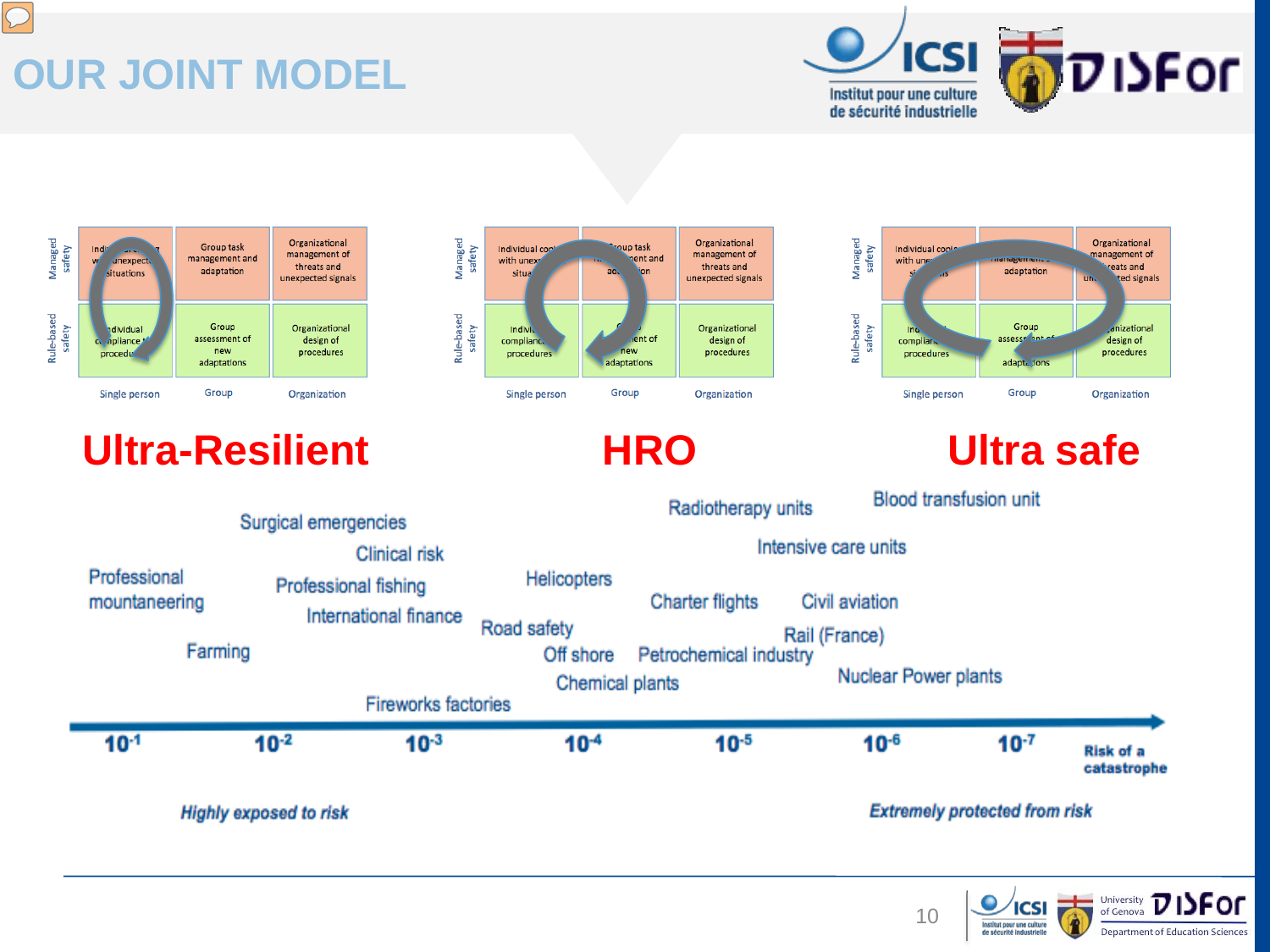# **SAFERA PROJECT: THE WAY FORWARD**





- Investigation of the NTKS, required from each resilient manager, in each safety model
- Test and validation of the training toolkit
- Training methodology suitable and tailored for each system